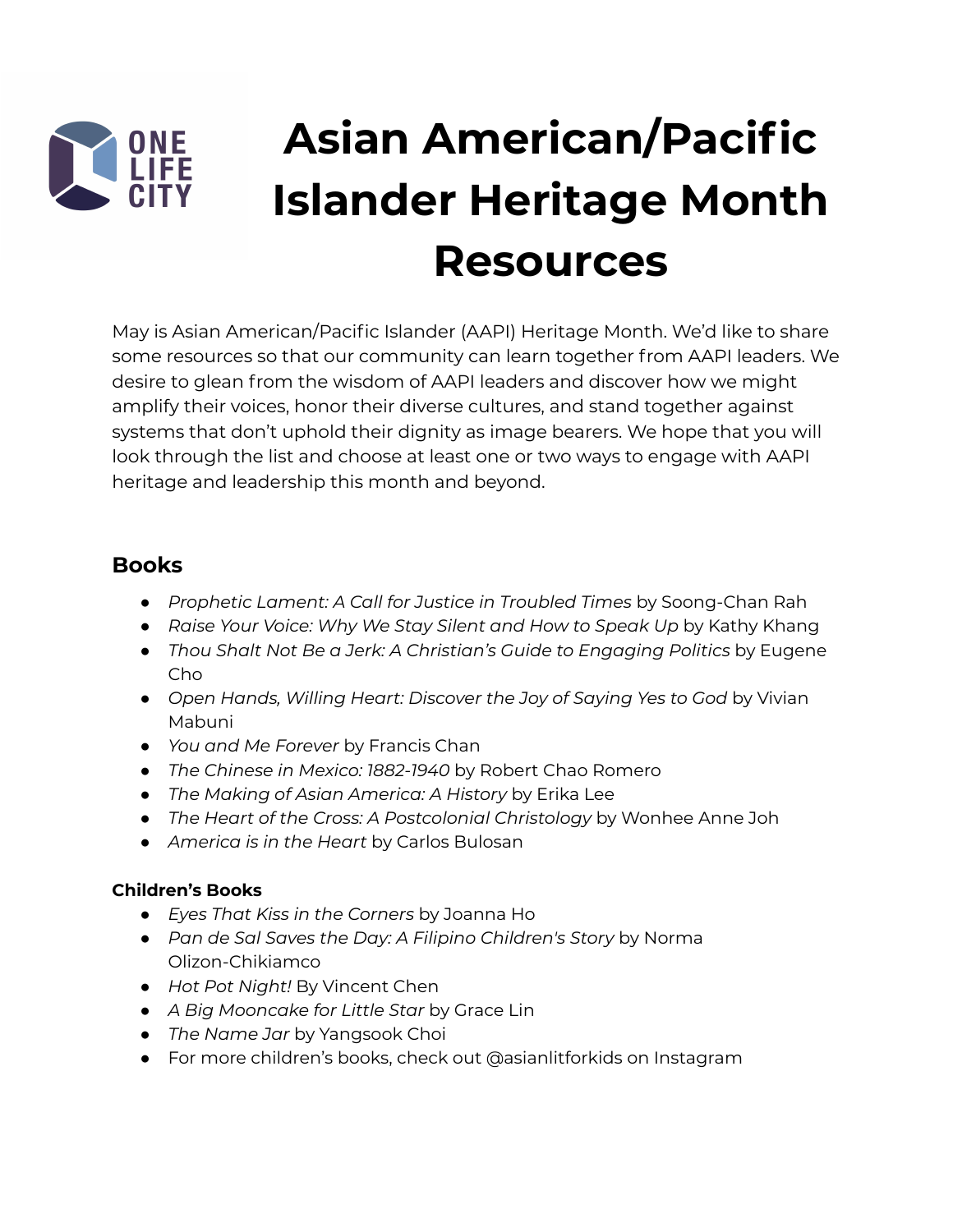#### **Movies & Shows**

- *● Minari* by Lee Issac Chung
- *The Farewell* by Lulu Wang
- *Yellow Rose* by Diane Paragas
- *Far East Deep South* by Larissa Lam & Baldwin Chiu
- *● Becoming American: The Chinese Experience*
- *● The Namesake*
- *● Gook*
- *● Big Hero 6*
- *● Happy Cleaners*
- *● Kim's Convenience*
- *● Love Sick: The Series*

### **Places to Visit**

- *●* Korean Friendship Bell (San Pedro)
- Manzanar National Historic Site (Independence)
- Tanaka Farms (Irvine)
- Koreatown (LA)
- Little Tokyo (LA)
- Little Saigon (Garden Grove)
- The Source (Buena Park)
- Bruce Lee Statue (China Town, LA)

### **Poets / Spoken Word Artists**

- Hosanna Wong, @hosanna.wong
- Franny Choi, poem "Choi Jeong Min"

### **Worship Leaders / Artists**

- Makoto Fujimura
- Tim Be Told
- Glenn Packiam

#### **Podcasts**

• Centering: The Asian American Christian Podcast